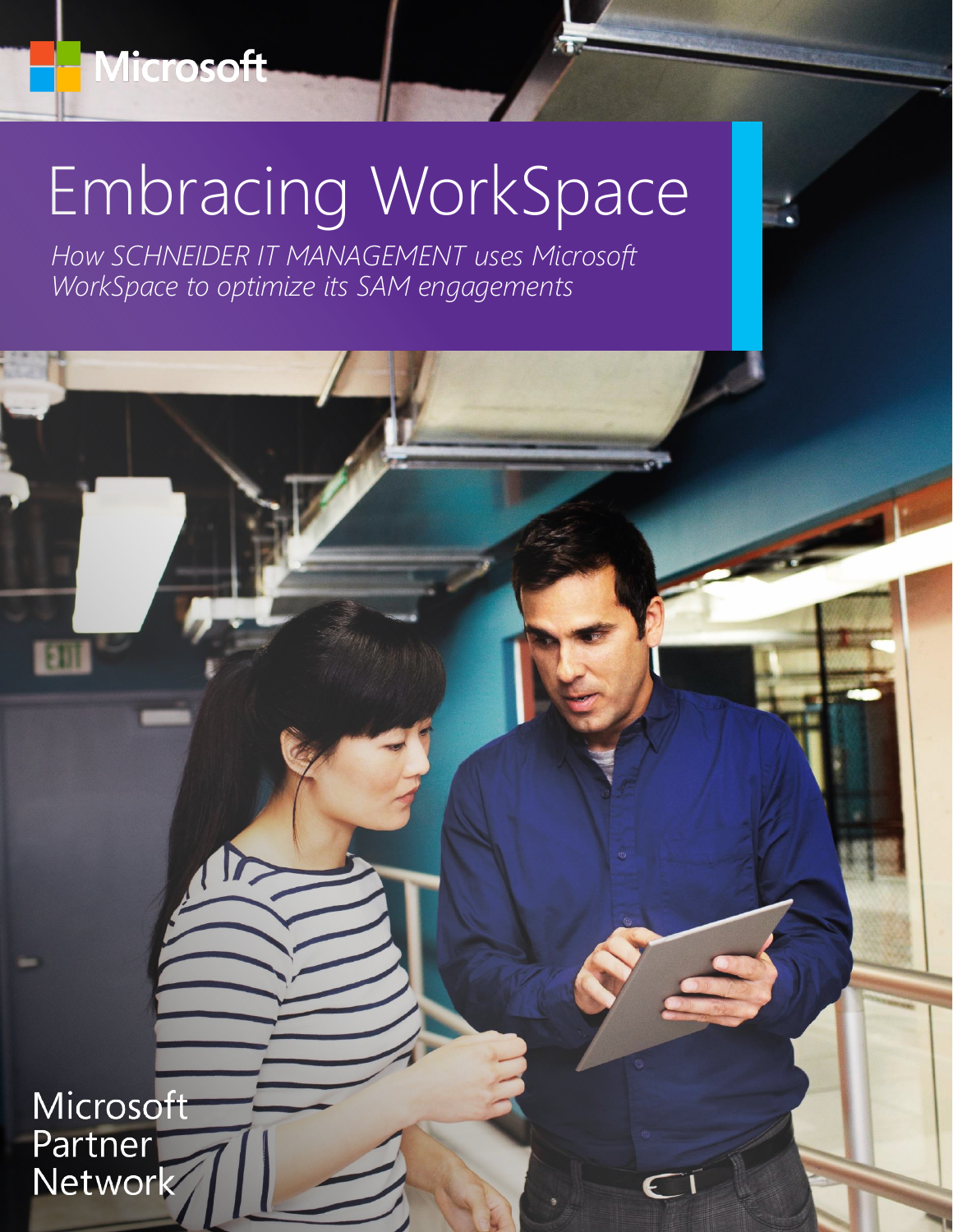## **SCHNEIDER IT MANAGEMENT – adding value through precision**

SCHNEIDER IT MANAGEMENT, a Microsoft Gold partner and longtime Licensing Solution Provider (LSP) brings more than 20 years of licensing experience to bear in support of its customers, several of which are enterprise and government customers.

Based in Luxembourg and Germany, SCHNEIDER IT MANAGEMENT works closely with its customers to ensure that their licensing aligns to their business priorities, optimizing the value of its customers' IT infrastructures while ensuring compliance and security.

Critical to this mission is SCHNEIDER IT MANAGEMENT's thriving Software Asset Management (SAM) practice, which its consultants leverage to provide insight into its customers' license requirements.

Combining its SAM practice with a customer centric work methodology, SCHNEIDER IT MANAGEMENT is adept at navigating the abundance of available licensing options to find the option best fitted to its customers' financial and technological targets. Providing detailed simulations of different scenarios or alternative licensing models ensures that the customer has complete knowledge of his licensing options.

#### **Before WorkSpace – variable processes**

SCHNEIDER IT MANAGEMENT's long-term SAM consultants have performed more than 50 Microsoft SAM engagements and have experienced a steady improvement in the tools at their disposal, culminating in the modern iteration of Microsoft WorkSpace, which first launched 2 years ago.

"Our customer-centric approach of SAM Baselines consists of individual kick-off presentations to illustrate the entire project process and gives us the possibility to meet the specific customer requirements. With the combination of our unique questionnaire and WorkSpace as a standardized tool for data collection and processing, we get a deep insight into the customer's environment. This ultimately enables us to create reports summing up the findings and is a profound basis for subsequent simulations to define the most optimized licensing solutions for the customer." Guido Messerich, Licensing & SAM Consultant, SCHNEIDER IT MANAGEMENT.

Prior to WorkSpace, partners looking to perform Microsoft SAM Baseline engagements were largely left to their own tools. Implementing processes and best practices as they saw fit, they were limited only by the Effective License Position (ELP) template provided by Microsoft that was required to deliver the results of the exercise.

While this process allowed partners to function within their comfort zones, it often lacked a standard of precision necessary to base recommendations in hard facts and created potential in the SAM marketplace for SAM partners to perform quick and variable Baselines – resulting in inconsistent value for the customer. Customers often disengaged from and divested themselves of the process – their absence ultimately reducing the value they could derive from the assessment itself.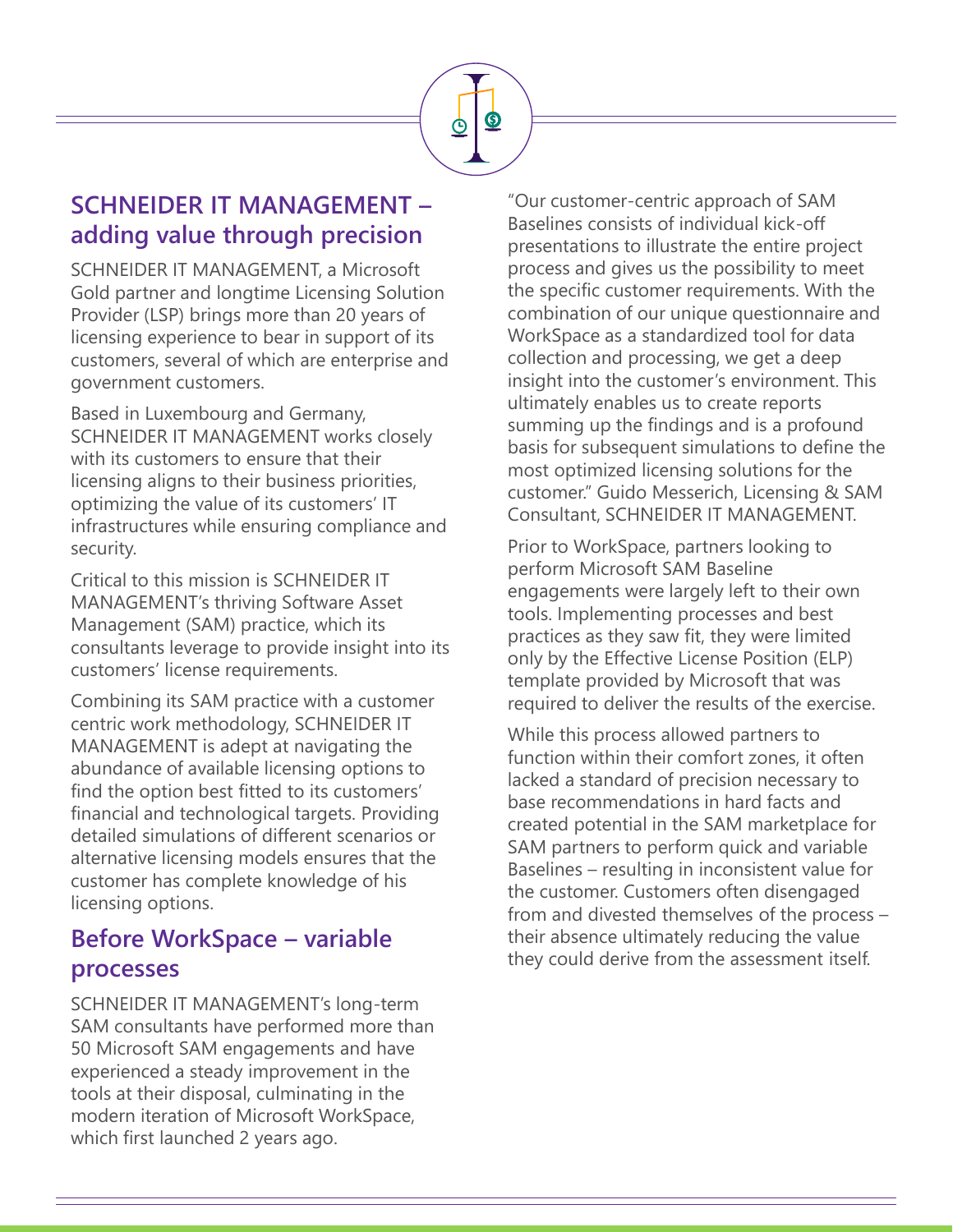

## **WorkSpace – applying a standard**

WorkSpace, a tool developed and updated by Microsoft, provides stringency and precision to SAM engagements, helping ensure consistency among partners delivering the engagement while also optimizing the value provided to the end customer.

"The WorkSpace process keeps the customer involved throughout the SAM engagement, enabling them to derive real value from the project. When SAM engagements are performed quickly – when SAM consultants come in and simply 'work their magic', you may optimize a couple of licensing options, but there is no learning for the customer. When we leverage the WorkSpace tool and process, we talk to the customers, educate them, explain why certain licenses are required or redundant. The feedback we have received has been purely positive." – Michael Karam, Licensing & SAM Consultant, SCHNEIDER IT MANAGEMENT.

WorkSpace ensures that SAM engagements are thorough and comprehensive – applying a standard for excellence across Microsoft's network of SAM partners, a standard that SCHNEIDER IT MANAGEMENT has embraced. This stringency is particularly important when dealing with issues of licensing compliance or, in some cases, security of a customer's IT environment.

"Working through the WorkSpace process in our SAM engagements, we have worked with customers who have realized that there are still users active in their Active Directory who had not been with the customer's company for years. We have worked with customers using the wrong license who are not

compliant. These are serious mistakes due to lack of insight. WorkSpace ensures that SAM engagements properly diagnose these issues to help ensure that our customers are compliant." – Guido Messerich, Licensing & SAM Consultant, SCHNEIDER IT MANAGEMENT.

## **Overcoming a flaw in perception**

Early versions of the WorkSpace tool were less complete than the current version. During this early period, some partners developed a negative perception of the tool. Since that time, the agile team behind the WorkSpace tool has listened to partners, incorporating their feedback in order to continuously increase the value of the WorkSpace tool to ultimately improve the partner experience.

"I spoke with another SAM consultant in Germany and he was initially skeptical when I was gushing about the value of the WorkSpace tool. The problem is, these partners just haven't experienced the modern version of the tool which has improved tremendously since its initial release. The value it can add now for both the consultants performing the engagement and the customers themselves makes it a no brainer. [With WorkSpace] I can get more done in less time with better or equal quality than if I were to perform the engagement with my own tools. And whenever I stumble upon a thing that should be optimized or must be fixed, all I have to do is to reach out to Microsoft and tell APEx-Support 'please fix this' and the improvement is incorporated into the process itself." – Michael Karam, Licensing & SAM Consultant, SCHNEIDER IT MANAGEMENT.